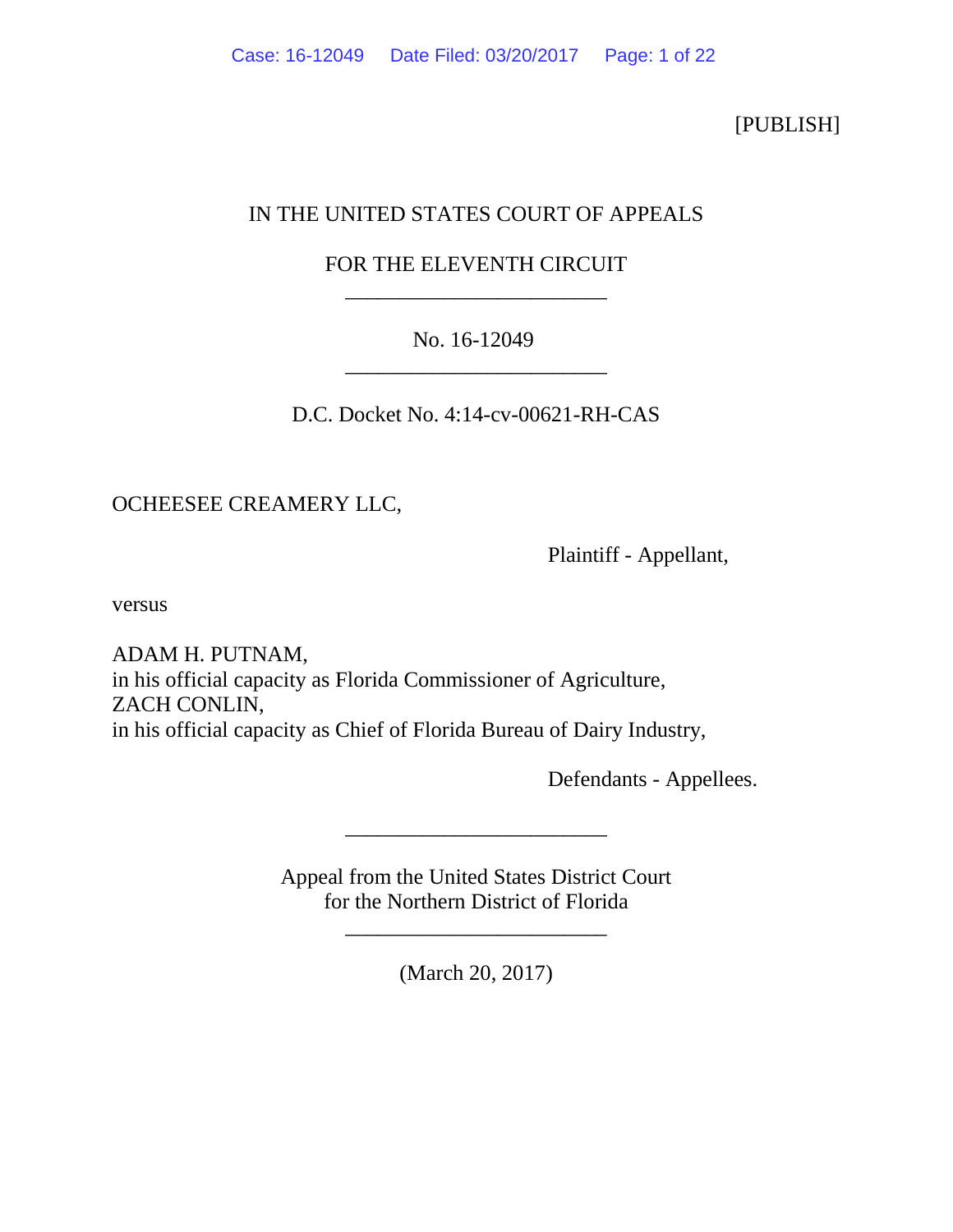Before ROSENBAUM, BLACK and SENTELLE, [\\*](#page-1-0) Circuit Judges.

BLACK, Circuit Judge:

Ocheesee Creamery, LLC (the Creamery) appeals the district court's grant of summary judgment to the Florida Commissioner of Agriculture and the Chief of the Florida Bureau of Dairy Industry, parties to this lawsuit in their official capacities (together, the State), and the court's denial of the Creamery's motion for summary judgment on the question of whether the State improperly forbade the Creamery from selling unfortified skim milk. The Creamery contends the State violated its First Amendment right to free speech by prohibiting the Creamery from using the words "skim milk" to describe its product. After review, we vacate the judgment of the district court.

#### I. BACKGROUND

The Creamery is a small dairy creamery located on its owners' farm in rural Calhoun County, Florida. It sells all-natural dairy items, including whole milk, cream, and related items such as ice cream.It also sells all-natural skim milk, which is a byproduct of its cream production. Consistent with standard practice, the Creamery produces cream by causing it to rise to the top of the milk and then

<span id="page-1-0"></span> <sup>\*</sup> Honorable David Bryan Sentelle, United States Circuit Judge for the District of Columbia, sitting by designation.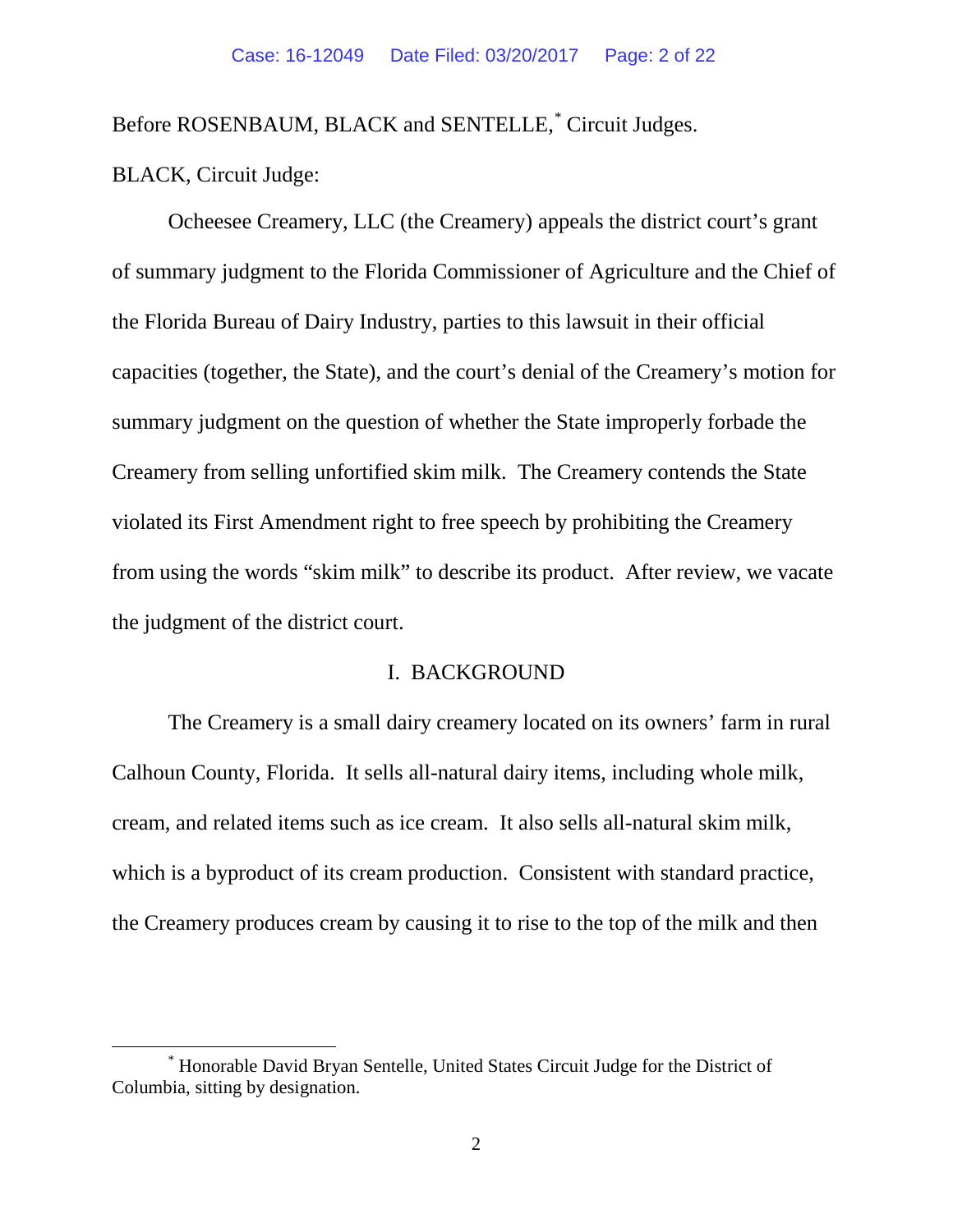skimming it off. The leftover product is skim milk: milk that has had the fat removed through skimming.

Incidentally, the skimming process depletes almost all the vitamin A naturally present in whole milk because vitamin A is fat-soluble and is thus removed with the cream.Vitamin A levels can be restored by introducing an additive to the resulting skim milk. The Creamery prides itself on selling only allnatural, additive-free products, and therefore refuses to replace the lost vitamin A in its skim milk. Its product contains no ingredients other than skim milk.The Creamery only sells its skim milk in Florida.<sup>[1](#page-2-0)</sup>

Florida law prohibits the sale of milk and milk products that are not Grade "A," which requires, among other things, that vitamin A lost in the skimming process must be replaced. *See* Fla. Stat. § 502.091 ("Only Grade 'A' pasteurized milk and milk products . . . shall be sold at retail to the final consumer."); Fla. Stat. § 502.014(5) (authorizing Florida Department of Agriculture to adopt rules); Fla. Admin. Code r. 5D-1.001(1) (adopting and incorporating by reference "Grade A Pasteurized Milk Ordinance ('PMO'), 2005 Revision, Public Health Service/Food and Drug Administration, its Appendices and notes"); U.S. Dep't of Health & Human Servs., *Grade "A" Pasteurized Milk Ordinance*, at App'x O (2005) ("[V]itamins A and D must be added to dairy products from which fat has been

<span id="page-2-0"></span><sup>&</sup>lt;sup>1</sup> This case concerns only its intrastate sales and no challenge is made to any federal action or regulation.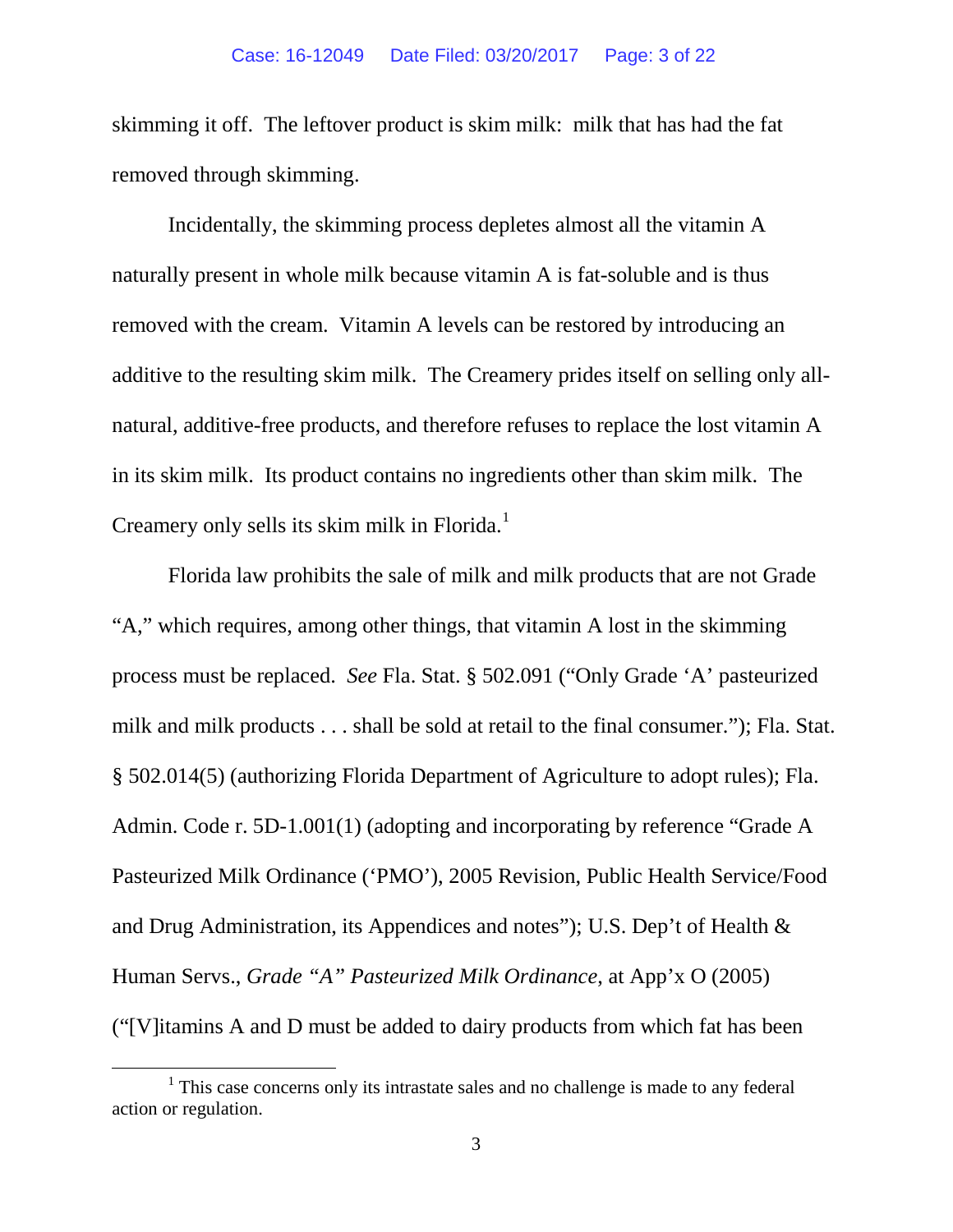removed; such as, reduced fat, lowfat, and nonfat dairy products, in an amount necessary to replace the amount of these vitamins lost in the removal of fat."). The Creamery sold its skim milk in Florida for nearly three years, beginning in 2010. In October 2012, the State issued two stop sale orders with respect to the Creamery's skim milk, stating the milk lacked vitamin A.That left the Creamery with two alternatives: add vitamin A to its skim milk or cease to sell the product. The Creamery opted for the latter and began discarding the skim milk left over from its cream production rather than incorporate the additives. Meanwhile, it attempted to procure a permit to sell the unenhanced milk under Florida's imitation milk statute. *See* Fla. Stat. § 502.165. The State began negotiating with the Creamery for the issuance of an imitation milk permit.

Initially, the State told the Creamery it could sell its product without adding vitamin A so long as it bore the label "imitation milk product," but the Creamery objected to describing its all-natural product this way. The Creamery and the State entered into discussions with the object of finding a more suitable label for the product that addressed the Creamery's concerns but did not mislead consumers into thinking the milk was Grade "A" skim milk with replenished vitamin A. By letter dated December 11, 2013, the State informed the Creamery that "Florida law provides that only Grade 'A' pasteurized milk and milk products shall be sold at retail within the state." It nevertheless added that it had "determined that Florida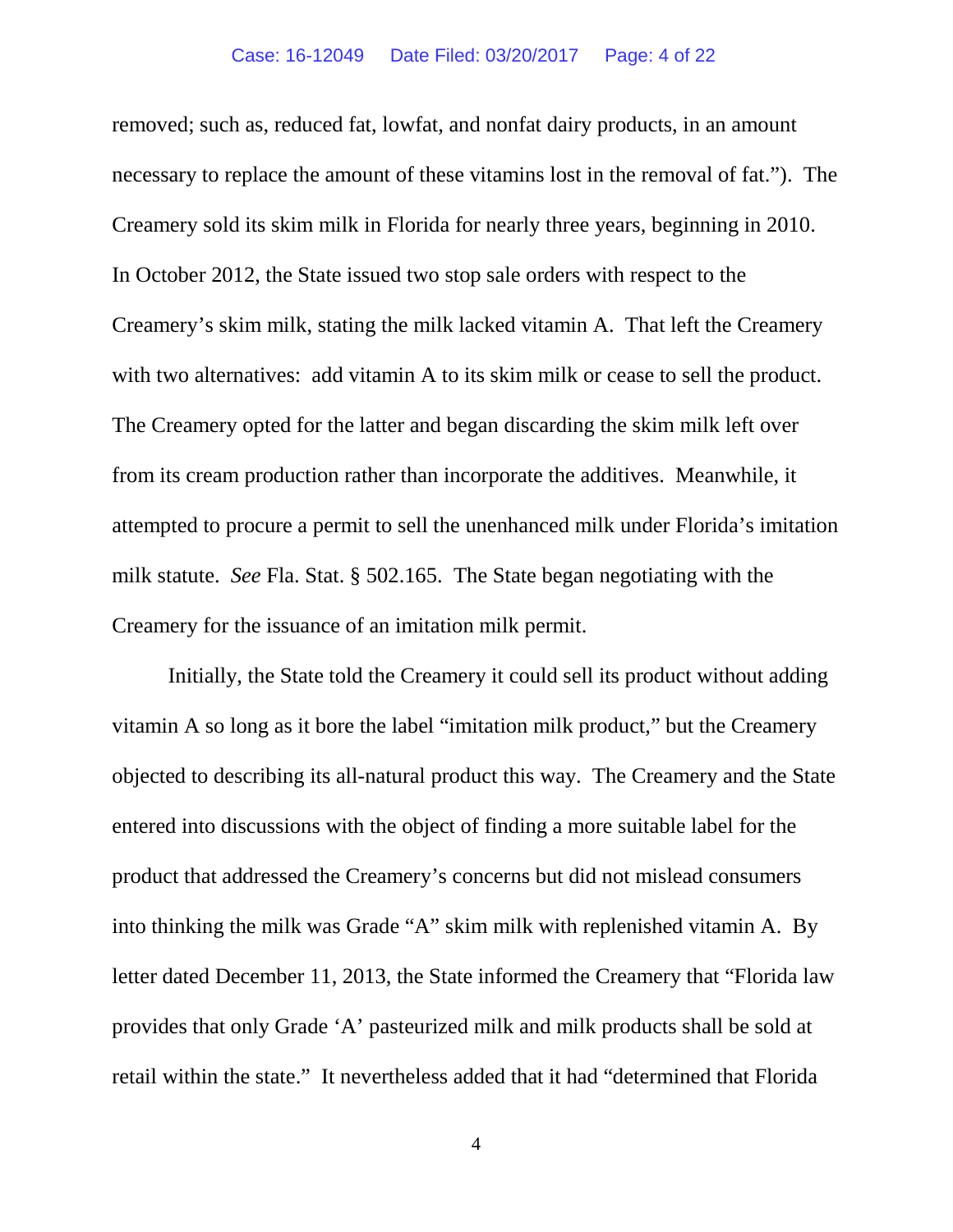law would allow [the Creamery] to offer this product for retail sale within the state" pursuant to the imitation milk statute if certain conditions were met, among them that the product label read as follows: "Non-Grade 'A' Milk Product, Natural Milk Vitamins Removed." Replying in September 2014, the Creamery insisted that the State's proposed label was misleading because the product was in fact skim milk, and should be labeled as such. It submitted five alternative labels, each of which included the words "skim milk."<sup>[2](#page-4-0)</sup> The State responded on October 23, 2014, rejecting the Creamery's suggestions and insisting that the skim milk be sold under a different name. It offered a counterproposal that mirrored one of the Creamery's suggestions except that it substituted the term "milk product" in place of "skim milk."[3](#page-4-1)

<span id="page-4-0"></span> $2$  The Creamery offered the following labels: (1) "PASTEURIZED SKIM MILK, NO VITAMIN A ADDED;" (2) "PASTEURIZED SKIM MILK, NO LOST VITAMIN A REPLACED;" (3) "PASTEURIZED SKIM MILK, MOST VITAMIN A REMOVED BY SKIMMING CREAM FROM MILK;" (4) "NON-GRADE 'A' SKIM MILK, SOME MILK VITAMINS REDUCED BY SKIMMING CREAM FROM ALL-NATURAL PASTEURIZED MILK;" and (5) "THE STATE REQUIRES US TO CALL THIS: 'NON-GRADE "A" MILK PRODUCT, NATURAL MILK VITAMINS REMOVED.' IT IS ALL-NATURAL SKIM MILK WITH SOME VITAMIN A REMOVED BY SKIMMING CREAM FROM MILK."

<span id="page-4-1"></span> $3$  The State proposed the following label, based on the Creamery's earlier suggestion: "The State requires us to call this: 'Non Grade "A" Milk Product, Natural Milk Vitamins Removed.' All natural milk product with vitamins removed by separating cream from milk." In the Creamery's version, the second sentence used the term "skim milk" in place of "milk product." The Creamery asserts in its initial brief that it would "happily use" a disclaimer stating that its skim milk does not have the same vitamins as whole milk. Brief of Appellant at  $21-22 \&$ n.16.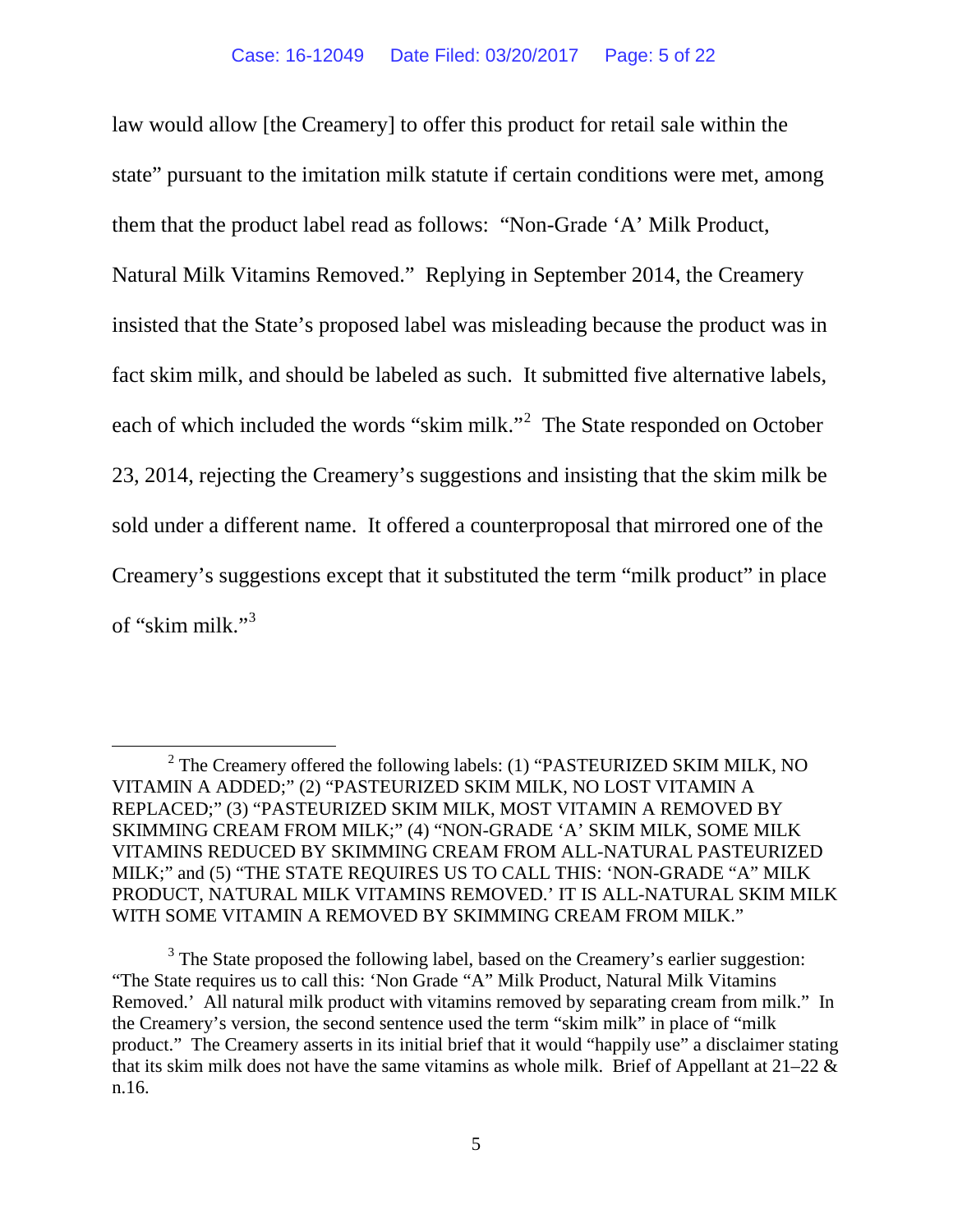Negotiations ceased and the Creamery filed its complaint on November 20, 2014, contending the State's refusal to allow it to call its product "skim milk" amounted to censorship in violation of the First Amendment.<sup>[4](#page-5-0)</sup> Cross-motions for summary judgment, responses, and replies were filed on June 22, July 27, and August 10, 2015, respectively. The district court granted summary judgment in favor of the State on March 30, 2016. It reasoned that it is inherently misleading to call a product "skim milk" if that product does not have the same vitamin content as whole milk. The State's refusal to allow the Creamery to use the term "skim milk" thus withstood scrutiny under the threshold inquiry of the *Central Hudson*  test for commercial speech regulations. *See Cent. Hudson Gas & Elec. Corp. v. Pub. Serv. Comm'n*, 447 U.S. 557, 563–64, 100 S. Ct. 2343, 2350 (1980). The

<span id="page-5-0"></span><sup>&</sup>lt;sup>4</sup> The Creamery also asserted the State unconstitutionally compelled the Creamery to use a confusing and misleading label in violation of the First Amendment. The district court ruled the issue was not ripe. On appeal, however, the Creamery has only argued that the State has censored its use of the term "skim milk." Although its statement of issues does mention the compelled speech claim, its brief does not argue the question. The only mention of purportedly compelled labels (the Creamery is unspecific as to which labels the State allegedly forced it to use) takes place in furtherance of the Creamery's argument that the State's ban on the use of "skim milk" fails the last two prongs of *Central Hudson*, discussed *infra*. To the extent it has actually asserted the compelled speech claim in this litigation, it has abandoned it by failing to argue it in its brief. *See Access Now, Inc. v. Sw. Airlines Co.*, 385 F.3d 1324, 1330 (11th Cir. 2004) ("[T]he law is by now well settled in this Circuit that a legal claim or argument that has not been briefed before the court is deemed abandoned and its merits will not be addressed.").

In addition, the Creamery and the State nearly agreed on a proposed label, the only difference being that the State would have forbidden the use of the term "skim milk." *See supra* n.3. It is not clear a dispute over compelled speech would still exist, then, because there is no remaining disagreement about the label once we have determined whether the State may prohibit the Creamery from using the term "skim milk."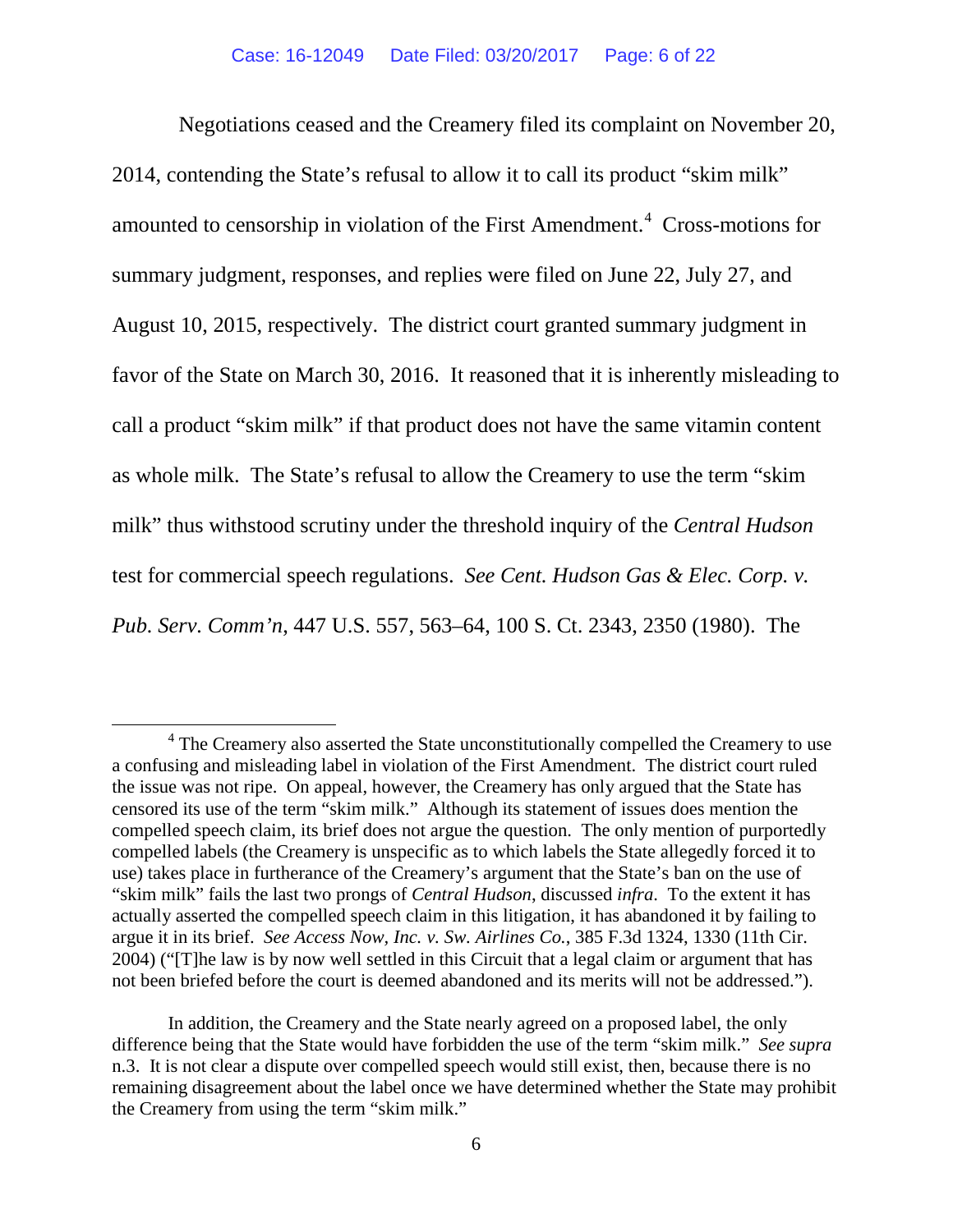court also found that the regulation passed muster under the three remaining prongs of *Central Hudson* as well.

The sole issue on appeal is whether the State's actions prohibiting the

Creamery's truthful use of the term "skim milk" violate the First Amendment.<sup>[5](#page-6-0)</sup>

We hold that they do.

## II. STANDARD OF REVIEW

"This court reviews *de novo* the question of whether state restrictions on commercial speech are constitutional." *Mason v. Fla. Bar*, 208 F.3d 952, 955 (11th Cir. 2000). In reviewing a grant of summary judgment, we apply the same

<span id="page-6-0"></span> $<sup>5</sup>$  Throughout the proceedings, the Creamery has litigated this case as an as-applied</sup> challenge, notwithstanding passing references to a facial challenge in its complaint. The Creamery appears to seek the narrowest as-applied relief available to it. *See Am. Fed'n of State, Cty. & Mun. Emps. Council 79 v. Scott*, 717 F.3d 851, 863 (11th Cir. 2013) (distinguishing asapplied and facial challenges). It does not specifically cite the offending Florida statutes or regulations, nor explain how the statutes themselves are invalid; rather, its arguments concern only the State's treatment of the Creamery. *See* Complaint for Declaratory and Injunctive Relief at ¶ 6 ("Plaintiff Creamery seeks declaratory and injunctive relief against Florida restrictions on . . . the labeling of skim milk, as well as related actions taken by [the State]. These restrictions and requirements are found in Chapter 502, Florida Statutes, and Florida Administrative Code Chapter 5D-1."); *id.* at ¶¶ 80, 91 (challenging "Florida law and the action of [the State]"); Brief of Appellant at 11 ("The relevant Florida statutes are located in Chapter 502 and are supplemented by Florida Administrative Code Section 5D-1."); *id.* at 12 n.9 ("The meanings of these state statutes and state regulations are not in dispute, and the statutes and regulations themselves are long and complex. For a detailed explanation of the manner in which the numerous relevant state statutes and state regulations fit together, *see* [the Creamery's brief in support of its motion for summary judgment]."). The closest indication of which actual provisions of Florida law are at issue are found in the Creamery's memorandum of law accompanying its motion for summary judgment. There, it references Fla. Stat. §§ 502.165 and 502.181, which are Florida's imitation milk statute and general enforcement provisions, respectively. *See* Plaintiff's Memorandum of Law in Support of Plaintiff's Motion for Summary Judgment at 6–7, 11. No argument has been advanced as to how these statutes are unconstitutional; the Creamery only disputes the State's refusal to allow it to use the term "skim milk." Thus the only challenge is to the action of the State with respect to the Creamery in this case, and our decision is limited to that issue.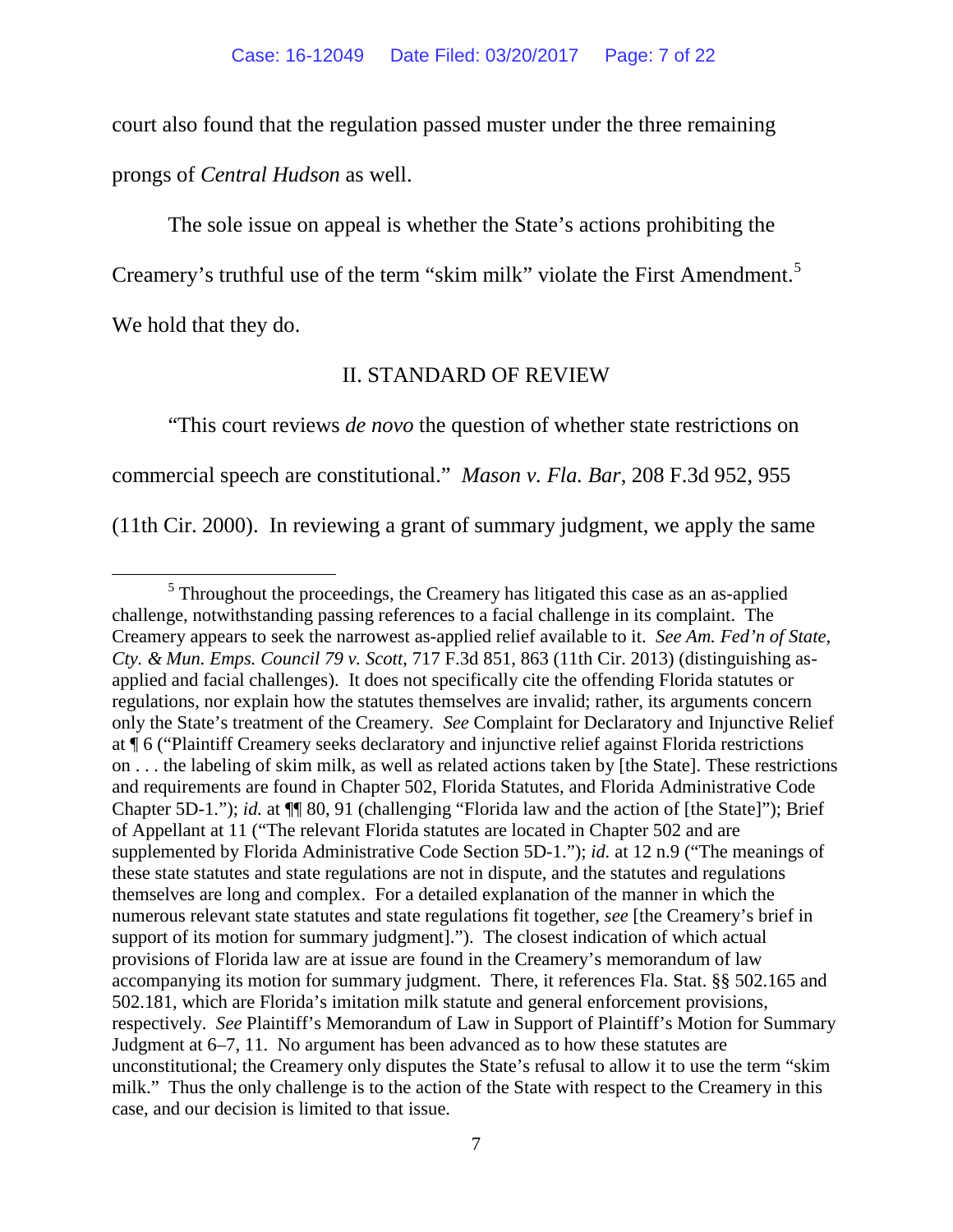standards as the district court and view all facts and reasonable inferences in the light most favorable to the nonmoving party. *Borgner v. Brooks*, 284 F.3d 1204, 1208 (11th Cir. 2002) (citing *Parks v. City of Warner Robins*, 43 F.3d 609, 612–13 (11th Cir. 1995)).

### III. DISCUSSION

"Commercial speech, expression inextricably related to the economic interests of the speaker and audience, is undeniably entitled to substantial protection under the First and Fourteenth Amendments of the United States Constitution."[6](#page-7-0) *Mason*, 208 F.3d at 955 (collecting cases). But it was not always so. *See Metromedia, Inc. v. City of San Diego*, 453 U.S. 490, 505, 101 S. Ct. 2882, 2891 (1981) (plurality opinion) ("The extension of First Amendment protections to purely commercial speech is a relatively recent development in First Amendment jurisprudence. Prior to 1975, purely commercial advertisements of services or goods for sale were considered to be outside the protection of the First Amendment." (citing *Valentine v. Chrestensen*, 316 U.S. 52, 62 S. Ct. 920 (1942))). In *Virginia State Board of Pharmacy v. Virginia Consumer Council, Inc.*, 425 U.S. 748, 96 S. Ct. 1817 (1976), the Supreme Court decisively repudiated

<span id="page-7-0"></span><sup>&</sup>lt;sup>6</sup> Commercial speech is "a narrow category of necessarily expressive communication that is related solely to the economic interests of the speaker and its audience . . . or that does no more than propose a commercial transaction." *Dana's R.R. Supply v. Att'y Gen.*, 807 F.3d 1235, 1246 (11th Cir. 2015) (quotations omitted). The parties agree the Creamery's use of the term "skim milk" to describe its product is commercial speech.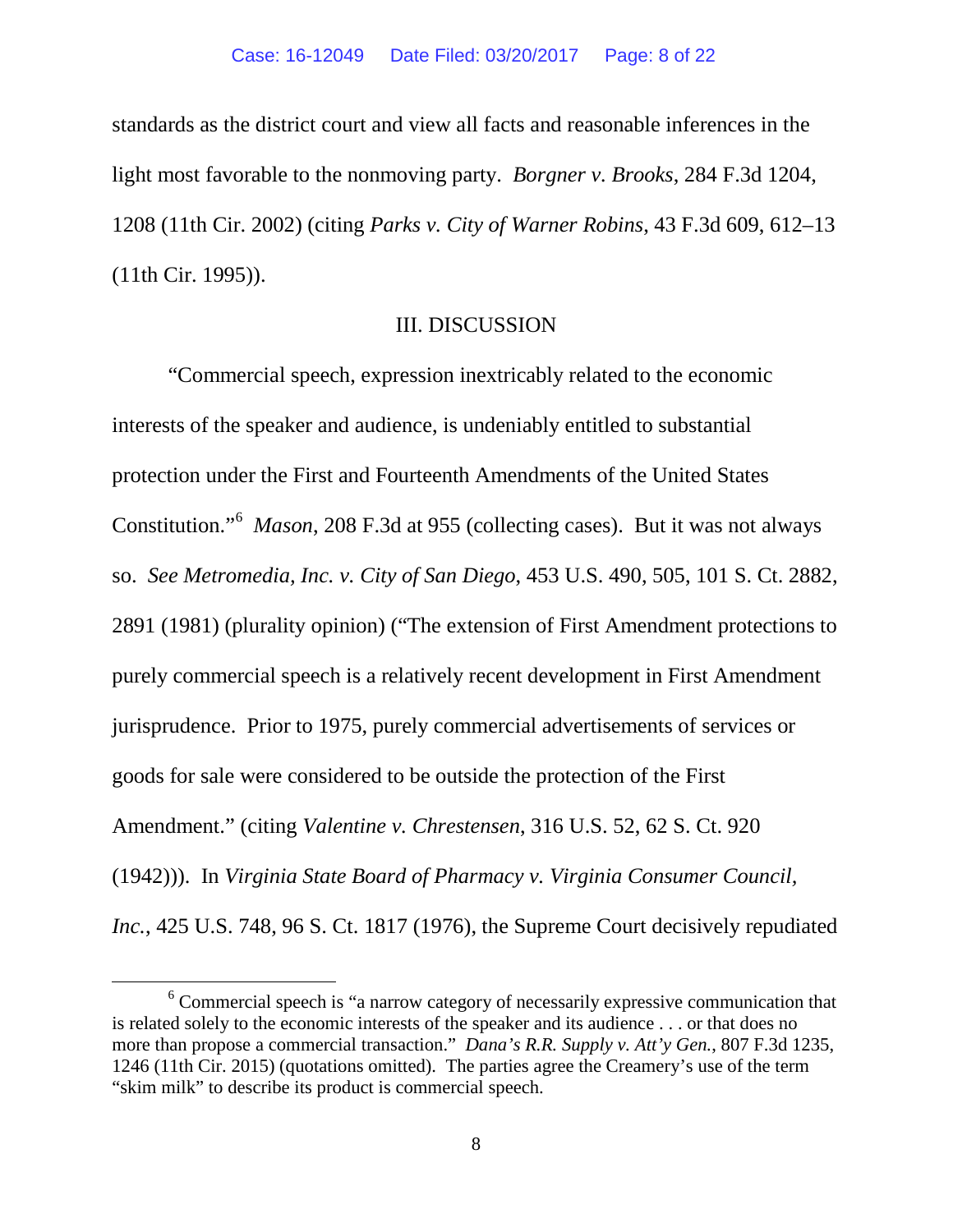the notion that commercial speech receives no First Amendment protection. *Id.*; *cf.*

*Valentine*, 316 U.S. at 54, 62 S. Ct. at 921 ("The Constitution imposes no . . .

restraint on government as respects purely commercial advertising."). Since that

decision and those that followed, some, but not all, commercial speech has been

held to be entitled to the protection of a form of intermediate scrutiny.

Challenges to restrictions on commercial speech are evaluated according to the rubric set forth by the Court in *Central Hudson Gas & Electric Corp. v. Public Service Commission.* [7](#page-8-0) 447 U.S. 557, 100 S. Ct. 2343 (1980). The *Central* 

<span id="page-8-0"></span> <sup>7</sup> There is some question as to whether under the Supreme Court's decisions in *Sorrell v. IMS Health Inc.* and *Reed v. Town of Gilbert* an analysis to determine if the restriction is content based or speaker focused must precede any evaluation of the regulation based on traditional commercial speech jurisprudence, and if so, whether this would alter the *Central Hudson* framework. *See Sorrell v. IMS Health Inc.*, 564 U.S. 552, 131 S. Ct. 2653 (2011); *Reed v. Town of Gilbert*, 135 S. Ct. 2218 (2015). In *Sorrell*, the Supreme Court found the restriction at issue to be content based but nevertheless cited, articulated, and applied the *Central Hudson* test. *See Sorrell*, 564 U.S. at 572, 131 S. Ct. at 2667–68 ("To sustain the targeted, content-based burden § 4631(d) imposes on protected [commercial] expression, the State must show at least that the statute directly advances a substantial governmental interest and that the measure is drawn to achieve that interest." (citing *Bd. of Trs. of the State Univ. of N.Y. v. Fox*, 492 U.S. 469, 480–81 109 S. Ct. 3028, 3035 (1989); *Central Hudson*, 447 U.S. at 566, 100 S. Ct. at 2351)); *accord Dana's R.R. Supply*, 807 F.3d at 1246 ("Content-based restrictions on certain categories of speech such as commercial and professional speech, though still protected under the First Amendment, are given more leeway because of the robustness of the speech and the greater need for regulatory flexibility in those areas."). And in *Reed*, the Court arguably broadened the test for determining whether a law is content based. *See Reed*, 135 S. Ct. at 2227, 2230 (noting no exceptions in stating that laws that "single<sup>[]</sup> out specific subject matter" are facially content based and thus subject to strict scrutiny); *see also id.* at 2236–39 (Kagan, J., concurring in the judgment) (warning that the majority's approach glosses over exceptions in the Court's case law regarding the content-based determination). This Court's recent decision in *Wollschlaeger v. Governor of Florida* underscores the uncertainty. \_\_\_ F.3d \_\_\_, No. 12-14009, 2017 WL 632740 (11th Cir. Feb. 16, 2017) (en banc). There, we determined that the regulations at issue were speaker focused and content based but ultimately applied intermediate scrutiny. *Id.* at \*6– \*7, \*10–\*13 (citing and applying the *Central Hudson* line of cases, though not citing *Central Hudson* itself). We need not wade into these troubled waters, however, because the State cannot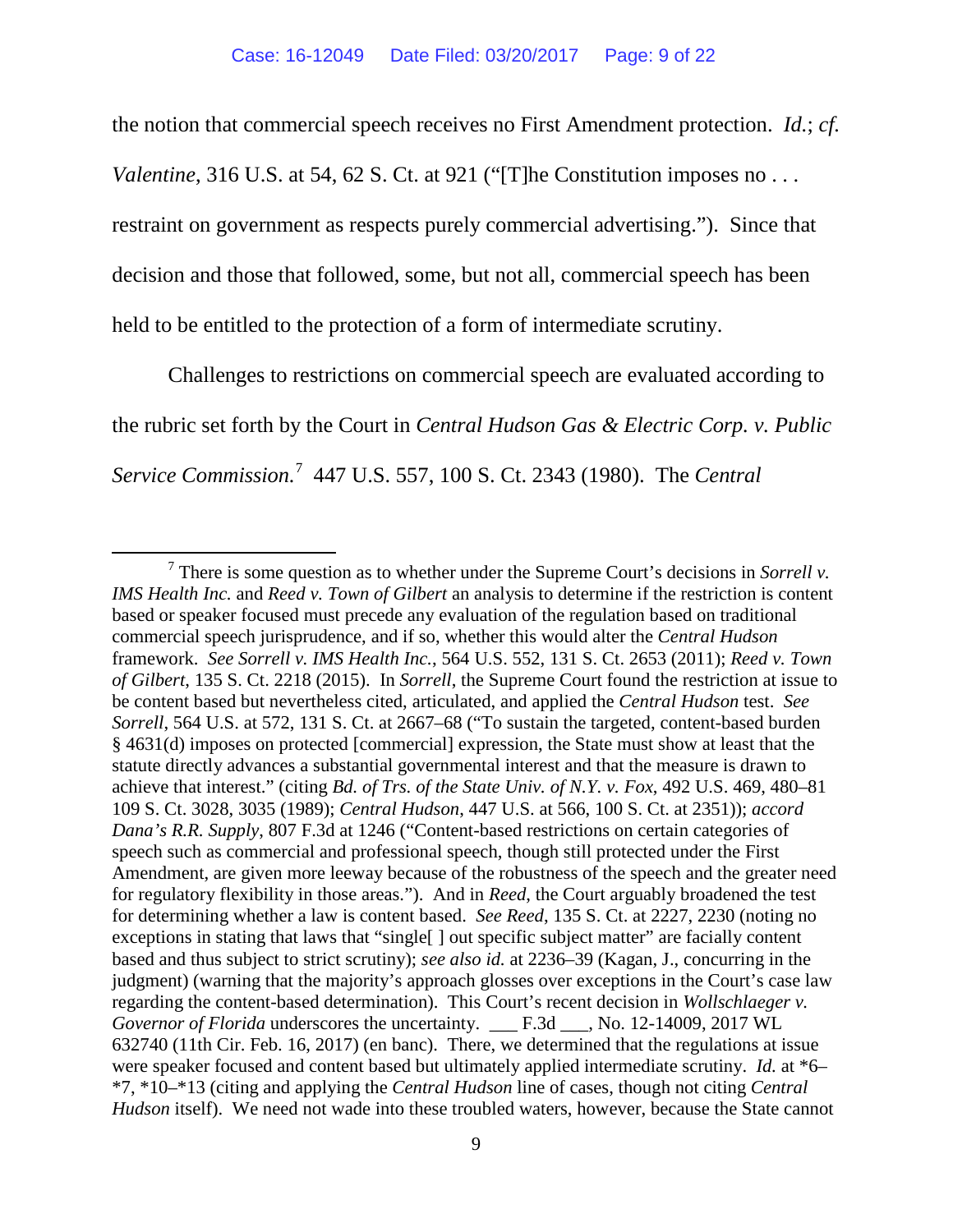*Hudson* analysis consists of a threshold question followed by a three-prong test.<sup>[8](#page-9-0)</sup> The threshold question asks "whether the expression is protected by the First Amendment" at all because, as noted above, some commercial speech remains unprotected. *Central Hudson*, 447 U.S. at 566, 100 S. Ct. at 2351. Commercial speech does not merit First Amendment protection and may be regulated or even banned if (1) the speech concerns unlawful activity or (2) the speech is false or inherently misleading. *See Zauderer v. Office of Disciplinary Counsel*, 471 U.S. 626, 638, 105 S. Ct. 2265, 2275 (1985) ("The States and the Federal Government are free to prevent the dissemination of commercial speech that is false, deceptive, or misleading or that proposes an illegal transaction." (citations omitted)); *Cable/Home Commc'n Corp. v. Network Prods., Inc.*, 902 F.2d 829, 849 (11th Cir.

 $\overline{a}$ 

survive *Central Hudson* scrutiny, and in any event the Creamery does not argue the State's restriction was content based or speaker focused. Brief of Appellant at 27 n.19.

<span id="page-9-0"></span><sup>8</sup> *Central Hudson* sometimes has been characterized as consisting of a four-prong test and other times as a three-prong test following a threshold question. *Compare Fla. Bar v. Went For It, Inc.*, 515 U.S. 618, 624, 115 S. Ct. 2371, 2376 (1995) ("Commercial speech that falls into neither of those categories [misleading speech or speech concerning unlawful activity], like the advertising at issue here, may be regulated if the government satisfies a test consisting of three related prongs . . . ."), *and Harrell v. Fla. Bar*, 608 F.3d 1241, 1269–70 (11th Cir. 2010), *with City of Cincinnati v. Discovery Network, Inc.*, 507 U.S. 410, 435, 113 S. Ct. 1505, 1519–20 (1993) (Blackmun, J., concurring) ("Under the analysis adopted by the *Central Hudson* majority, misleading and coercive commercial speech and commercial speech proposing illegal activities are addressed in the first prong of the four-part test."), *and Borgner v. Brooks*, 284 F.3d 1204, 1210 (11th Cir. 2002). We think *Central Hudson* is best characterized as consisting of a threshold question and a three-prong test, and we adopt this terminology throughout this opinion. The threshold question is really a separate inquiry, for it examines the *speech* to determine whether it is protected at all, whereas the three-prong test scrutinizes the *restriction* to ascertain whether it survives the intermediate scrutiny afforded to protected commercial speech. *But cf. Alexander v. Cahill*, 598 F.3d 79, 88 n.5 (2d Cir. 2010) (recognizing the terminological split but adopting the four-part locution).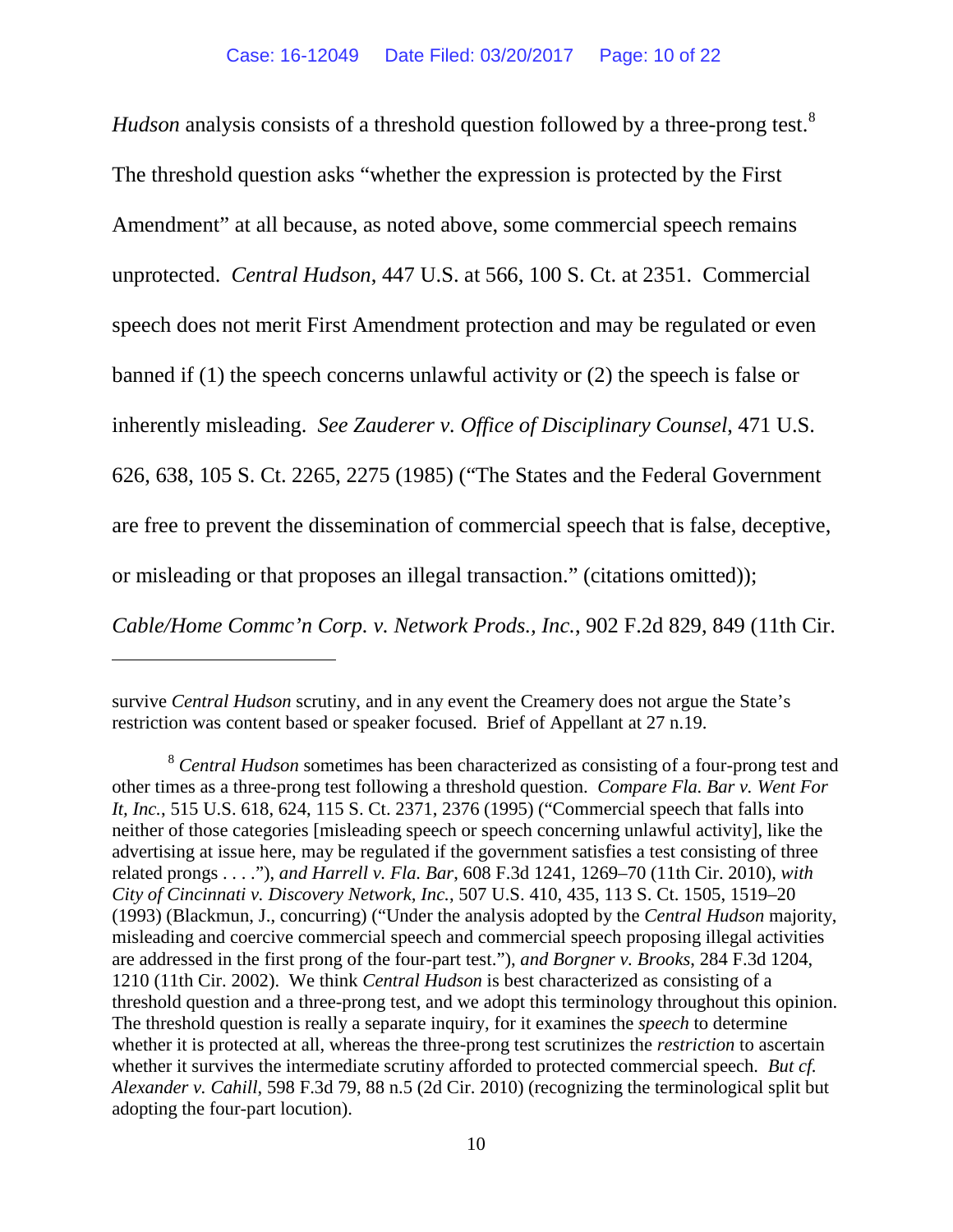1990) ("[C]ommercial speech, accorded lesser protection than other constitutionally guaranteed expression, may be banned if it relates to illegal activity." (citing *Central Hudson*, 447 U.S. at 563–64, 100 S. Ct. at 2350)); *Borgner*, 284 F.3d at 1210 ("Inherently misleading or false advertising . . . may be regulated by the state at will." (citing *In re R.M.J.*, 455 U.S. 191, 203, 102 S. Ct. 929, 937 (1982))).

If the speech neither concerns unlawful activity nor is inherently misleading, satisfying the threshold criterion and thus meriting First Amendment protection, then the government may only regulate the speech if its restriction satisfies intermediate scrutiny under *Central Hudson*'s three-prong test. In the first prong, "we ask whether the asserted governmental interest is substantial." *Central Hudson*, 447 U.S. at 566, 100 S. Ct. at 2351. In the remaining two prongs, "we must determine whether the regulation directly advances the governmental interest asserted, and whether it is not more extensive than is necessary to serve that interest." *Id.* A regulation that fails to pass muster violates the First Amendment.

With respect to both the threshold question and the three-prong test, the burden is on the government to produce evidence to support its restriction. *Edenfield v. Fane*, 507 U.S. 761, 770, 113 S. Ct. 1792, 1800 (1993) ("It is well established that the party seeking to uphold a restriction on commercial speech carries the burden of justifying it." (quotation omitted)); *see also Ibanez v. Fla.* 

11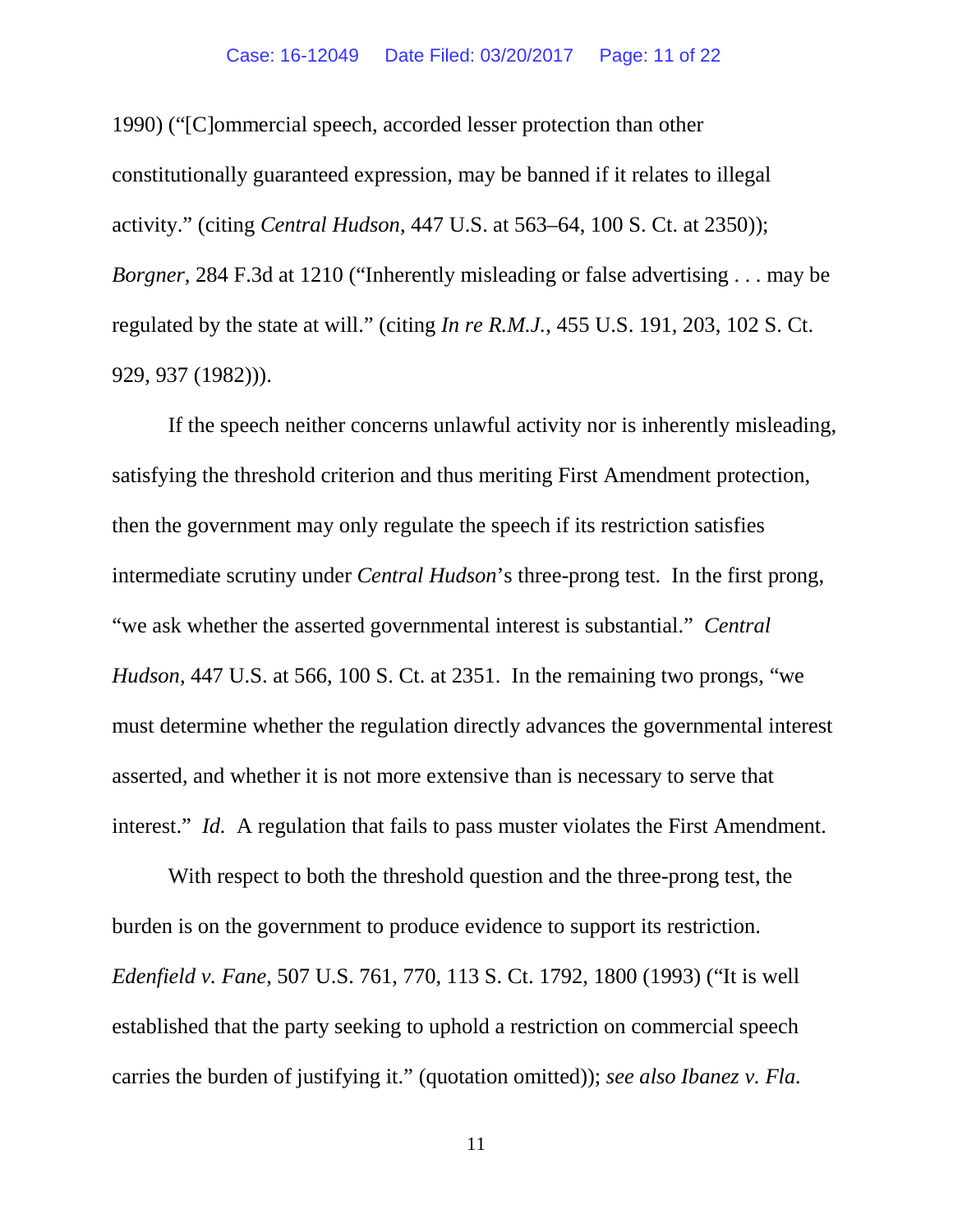*Dep't of Bus. & Prof'l Regulation*, 512 U.S. 136, 143, 114 S. Ct. 2084, 2089 (1994) ("The State's burden is not slight; the 'free flow of commercial information is valuable enough to justify imposing on would-be regulators the costs of distinguishing the truthful from the false, the helpful from the misleading, and the harmless from the harmful.'" (quoting *Zauderer*, 471 U.S. at 646, 105 S. Ct. at 2279)). The requirement to produce evidence is essential, "otherwise 'a State could with ease restrict commercial speech in the service of other objectives that could not themselves justify a burden on commercial expression.'" *Miller v. Stuart*, 117 F.3d 1376, 1382 (11th Cir. 1997) (quoting *Rubin v. Coors Brewing Co.,* 514 U.S. 476, 487, 115 S. Ct. 1585, 1592 (1995)). With these precepts in mind, we turn to *Central Hudson*.

# *A. Threshold Question*

## *1. Speech related to unlawful activity*

The first question under the threshold inquiry is whether the restriction is permissible as a regulation of speech relating to unlawful conduct. The State asserts it is because the Creamery's skim milk is simply prohibited for sale in Florida. If the only legal way to sell skim milk in Florida were to add vitamin A so that the milk met the standards for a Grade "A" milk product, then banning the use of the term "skim milk" for non-complying milk would be lawful as a restriction of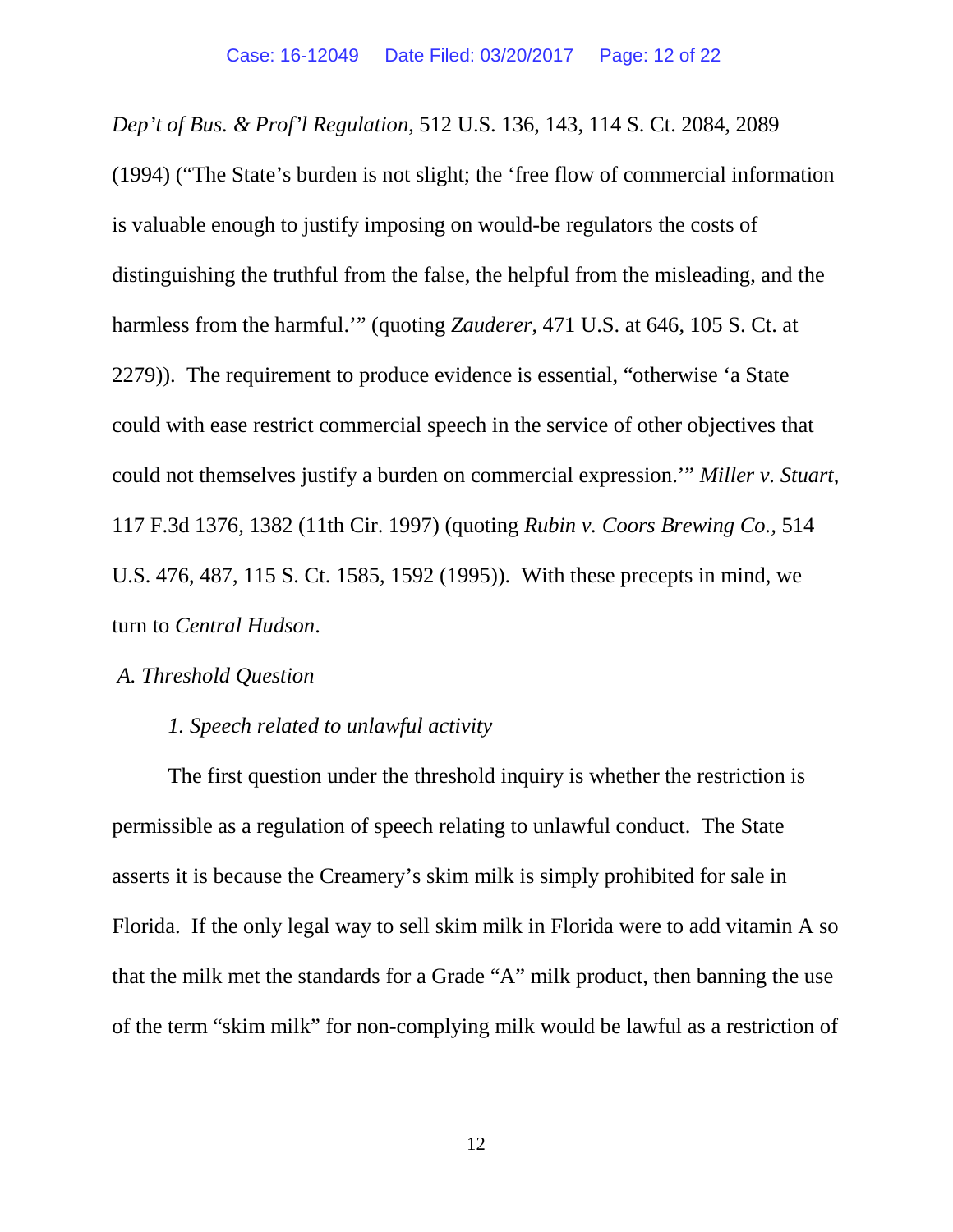speech relating to the unlawful activity of selling non-Grade "A" milk.<sup>[9](#page-12-0)</sup> See Fla. *Bar v. Went For It, Inc.*, 515 U.S. 618, 623–24, 115 S. Ct. 2371, 2376 (1995) ("[T]he government may freely regulate commercial speech that concerns unlawful activity."); *Pittsburgh Press Co. v. Pittsburgh Comm'n on Human Relations*, 413 U.S. 376, 389, 93 S. Ct. 2553, 2561 (1973) ("Any First Amendment interest which might be served by advertising an ordinary commercial proposal . . . is altogether absent when the commercial activity itself is illegal and the restriction on advertising is incidental to a valid limitation on economic activity."); *Central Hudson*, 447 U.S. at 563–64, 100 S. Ct. at 2350; *see also Cable/Home Commc'n Corp.*, 902 F.2d at 849–50 (holding that copyright infringement suit against publisher of advocacy campaign newsletter advertising illegal de-scrambling devices does not violate First Amendment). Put another way, the State's action would be a regulation of illegal conduct, not speech. *See Dana's R.R. Supply v. Att'y Gen.*, 807 F.3d 1235, 1241–46, 1249 (11th Cir. 2015) (finding a law that permitted a price differential to be charged to customers if called a discount but that prohibited such a disparity if referred to as a surcharge regulated speech rather

<span id="page-12-0"></span><sup>&</sup>lt;sup>9</sup> If an imitation milk permit were unavailable for skim milk, it would simply be illegal to sell the milk without replenishing the lost vitamin A, because without additives the skim milk is not Grade "A" and as such cannot be sold in Florida. *See* Fla. Stat. § 502.091 ("Only Grade 'A' pasteurized milk and milk products . . . shall be sold at retail to the final consumer"); Plaintiff's Response to Defendant's Motion for Summary Judgment at 2 ("Defendants state that the fact the Creamery's skim milk 'is not Grade "A"' is an undisputed material fact in this case. This fact is indeed undisputed . . . .").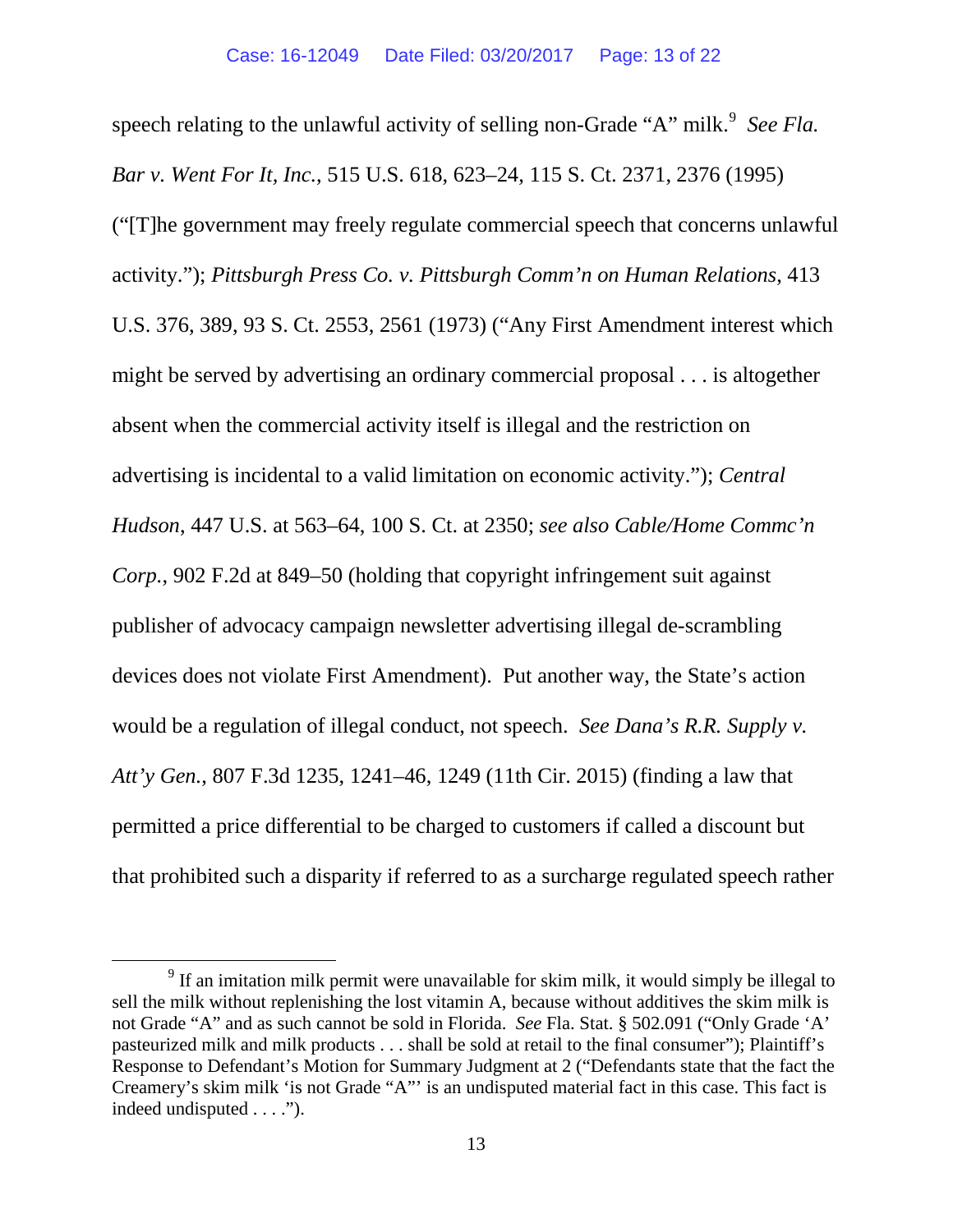than conduct and was not exempt from *Central Hudson* scrutiny as a restriction on speech relating to illegal conduct).

However, the State and the Creamery agree that in Florida vitamin-deficient skim milk can lawfully be sold as "imitation" milk. Furthermore, the State demonstrated its willingness to issue an imitation milk permit to the Creamery subject to its desired labeling and has acknowledged throughout these proceedings that the Creamery's skim milk can be sold as imitation milk. Because all that is being challenged is the State's action with respect to the Creamery, we accept the State's contention.<sup>[10](#page-13-0)</sup>

As a result, the State has presented the Creamery with two options given the Creamery's unwillingness to add vitamin A: (1) sell the milk (pursuant to the

<span id="page-13-0"></span><sup>&</sup>lt;sup>10</sup> If it were illegal to sell skim milk without additives at all, then restricting the use of the words "skim milk" would be legitimate with respect to non-complying milk because such branding would constitute speech incidental to unlawful conduct. *See Went For It*, 515 U.S. at 623–24, 115 S. Ct. at 2376; *Pittsburgh Press*, 413 U.S. at 389, 93 S. Ct. at 2561. To that end, an argument could be made that under Florida law, the Creamery is not entitled to an imitation milk permit for its skim milk. *See* Fla. Stat. § 502.012(13) (defining "milk products" to include skim milk); *id.* § 502.012(10) (defining "imitation milk and milk products" as expressly excluding items that qualify as "milk products"); *id.* § 502.165(3) (authorizing permits for imitation milk and milk products). If the Creamery could not sell its skim milk as imitation milk, there would be no way around Florida's prohibition on the sale of non-Grade "A" skim milk. *See id.* § 502.091. The State could thus ban the Creamery's use of the words "skim milk" on its illegal product.

However, throughout this proceeding, the State has maintained both that the Creamery's use of the term "skim milk" was speech incident to unlawful conduct *and* that the Creamery's skim milk can be sold under the imitation milk statute. When questioned at oral argument whether an imitation milk permit is even issuable for a milk product such as skim milk, the State conceded it was something of "a square peg in a round hole," but insisted a permit could be issued, refusing to adopt the above argument.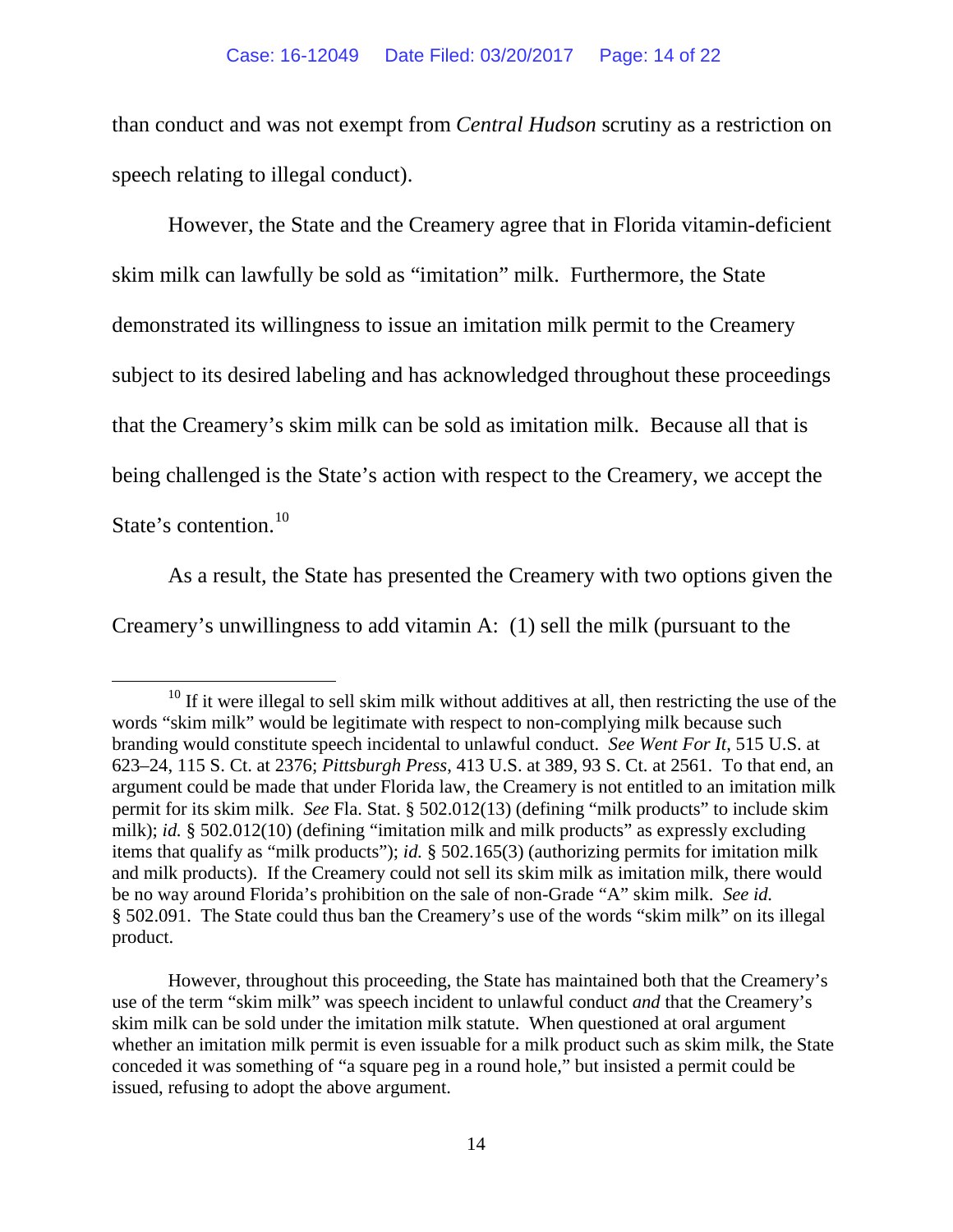imitation milk statute) but do not call it "skim milk;" or (2) call the product "skim milk" but face sanctions for violating Fla. Stat.  $\S 502.091$ .<sup>[11](#page-14-0)</sup> The State's action is a speech regulation because the only difference between the two courses of conduct is the speech. *See Dana's R.R. Supply*, 807 F.3d at 1241–46. The Creamery's speech "is the only behavior being targeted." *Id*. at 1249; *see also Abramson v. Gonzalez*, 949 F.2d 1567, 1574 (11th Cir. 1992) ("Clearly the statutes do place restrictions on speech, for apparently *anyone* may currently *practice* psychology . . . in Florida, but only those who have met the examination/academic requirements of the statutes can *say* that they are doing so or hold themselves out as psychologists . . . ."). As a result, the State cannot escape full *Central Hudson* scrutiny by characterizing its restriction as a regulation of speech relating to unlawful conduct because the Creamery's conduct is not unlawful, only its speech is.

<span id="page-14-0"></span> $11$  It should be noted that Florida law does not appear to require the State to prohibit the Creamery from using the term "skim milk;" if an imitation permit is sought, additional disclosure is all that is needed. *See* Fla. Stat. § 502.181 ("It is unlawful for any person in this state to . . . [a]dvertise, package, label, sell, or offer for sale, or cause to be advertised, packaged, labeled, sold, or offered for sale, any imitation or substitute milk or milk product in a manner that is untrue, deceptive, or misleading and which could cause consumers to think they are purchasing a Grade A milk or milk product."). This fact underscores that what we decide here is whether the *action* of the State in this case is constitutional. We make no determination here as to the constitutionality of any statute or regulation.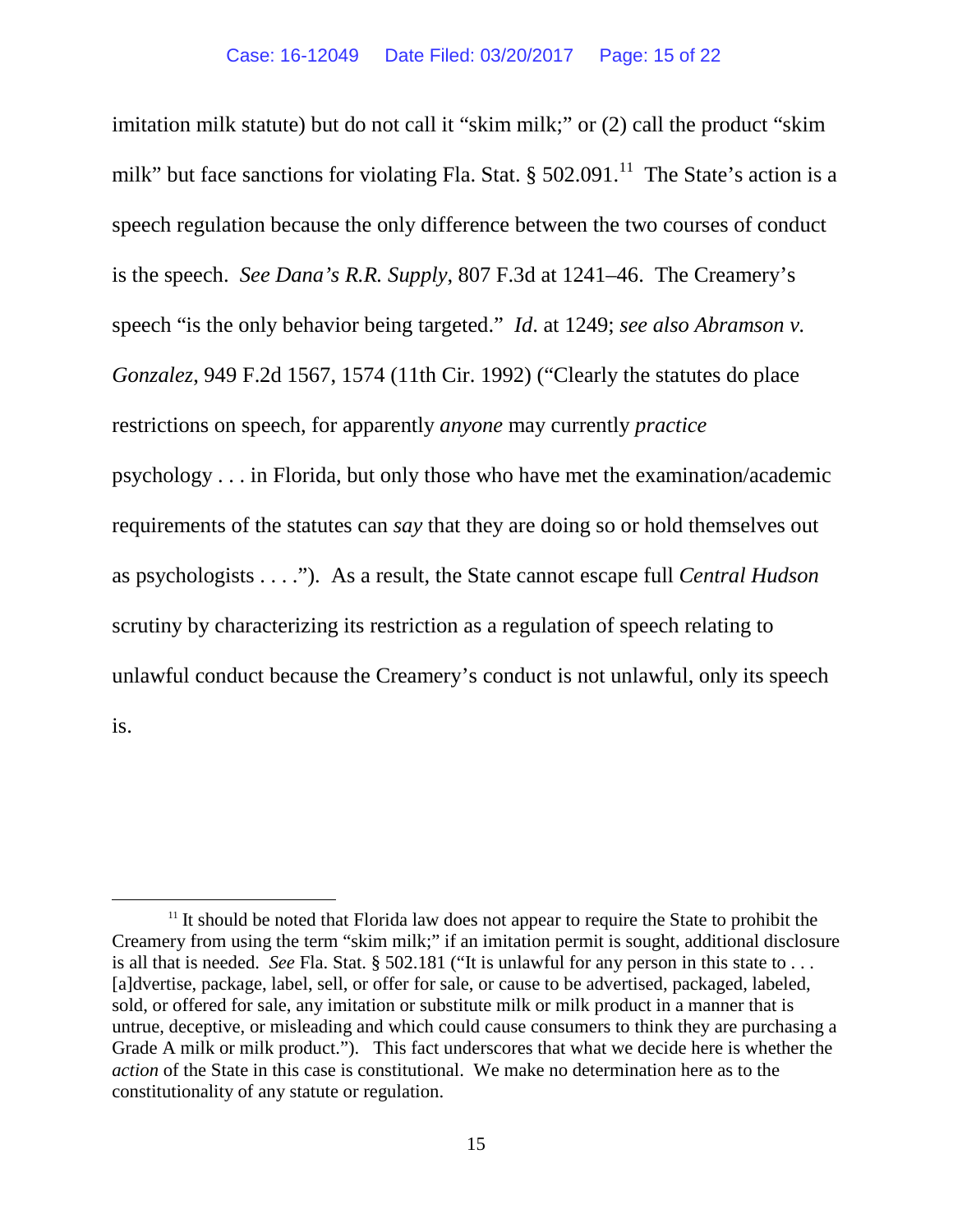### *2. False or inherently misleading speech*

The remaining focus of our analysis under the threshold question of *Central Hudson* is whether in using the term "skim milk" the Creamery's speech is inherently misleading or merely potentially misleading.<sup>12</sup> If it is inherently misleading, the speech is not entitled to constitutional protection. *See Borgner*, 284 F.3d at 1210. Regulations of speech that is only potentially misleading must pass the three-prong *Central Hudson* test. *Id*.

The district court held the Creamery's use of the term "skim milk" to describe its product was inherently misleading because it conflicted with the State's definition of "skim milk," according to which the product would include replenished vitamin A. *See* U.S. Dep't of Health & Human Servs., *Grade "A" Pasteurized Milk Ordinance*, at App'x O (2005) ("[V]itamins A and D must be added to dairy products from which fat has been removed; such as, reduced fat, lowfat, and nonfat dairy products, in an amount necessary to replace the amount of these vitamins lost in the removal of fat."). The court asserted that "[a] state can recognize—and indeed deliberately create—a standard meaning of a term used to describe a food product, including, in this instance, skim milk."

It is undoubtedly true that a state can propose a definition for a given term. However, it does not follow that once a state has done so, any use of the term

<span id="page-15-0"></span> $12$  The State does not argue the Creamery's speech is false.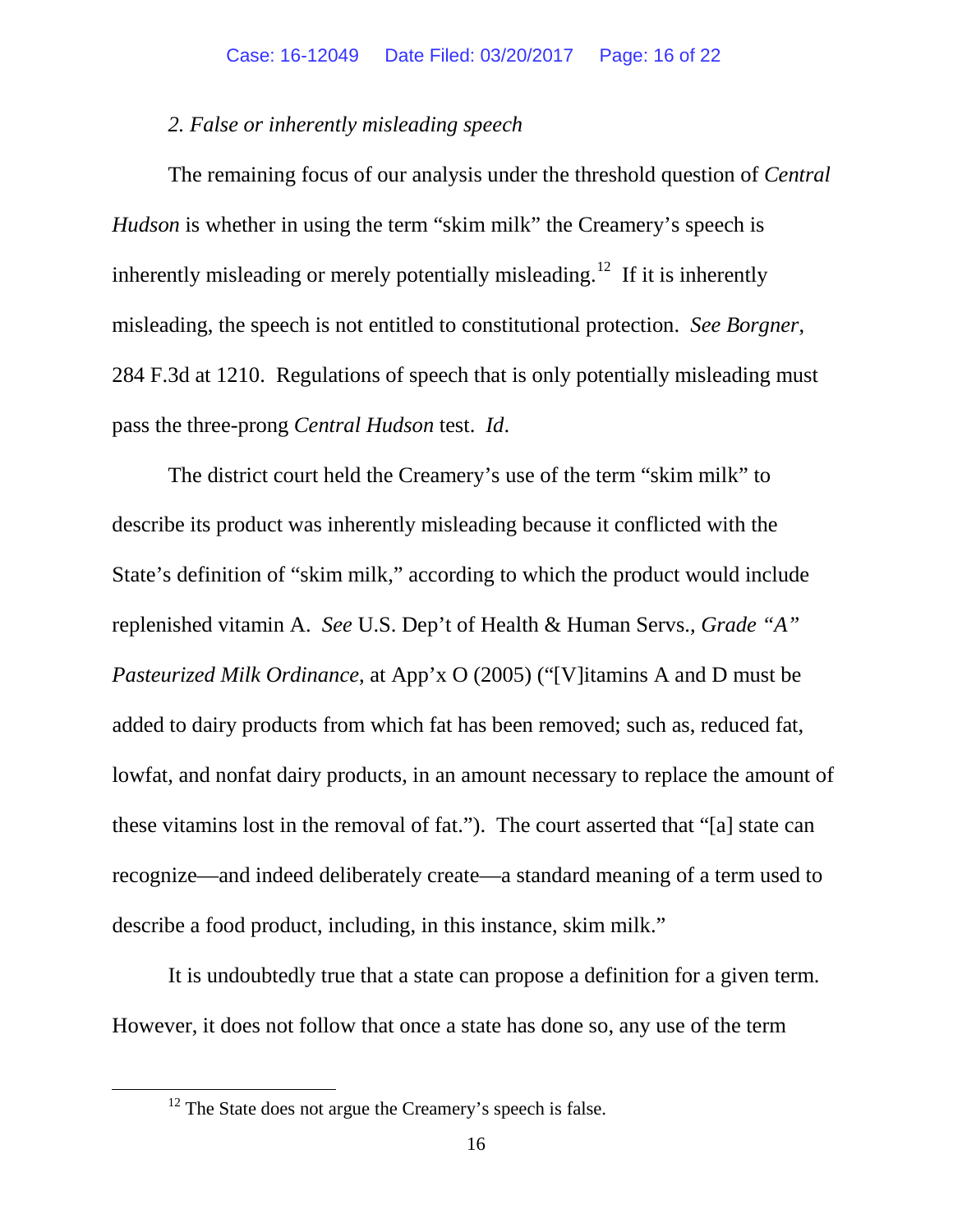inconsistent with the state's preferred definition is inherently misleading. Such a per se rule would eviscerate *Central Hudson*, rendering all but the threshold question superfluous. All a state would need to do in order to regulate speech would be to redefine the pertinent language in accordance with its regulatory goals. Then, all usage in conflict with the regulatory agenda would be inherently misleading and fail *Central Hudson*'s threshold test. Such reasoning is selfevidently circular, and this Court has already had occasion to refute it.

In *Abramson*, Florida's professional licensure regime permitted the practice of psychology by both licensed and unlicensed professionals, but only allowed those holding licenses to publicly hold themselves out as such. *Abramson*, 949 F.2d at 1572. The defendants there made the same argument the State makes here, namely, that "any commercial speech describing the plaintiffs as psychologists would be false and therefore unprotected by the first amendment since the statute defines a psychologist as someone who is licensed by the state to be a psychologist." *Id.* at 1576. We pointed out the resemblance to *Peel v. Attorney Registration and Disciplinary Commission*, in which the Supreme Court rejected Illinois' identical argument that its definition of the term "specialist" rendered a lawyer's use of the term inherently misleading. *Id.* We explained that "[b]y finding that the attorney in that case could legally hold himself out as a specialist in trial practice, the Court [in *Peel*] necessarily held that the state's own definition of

17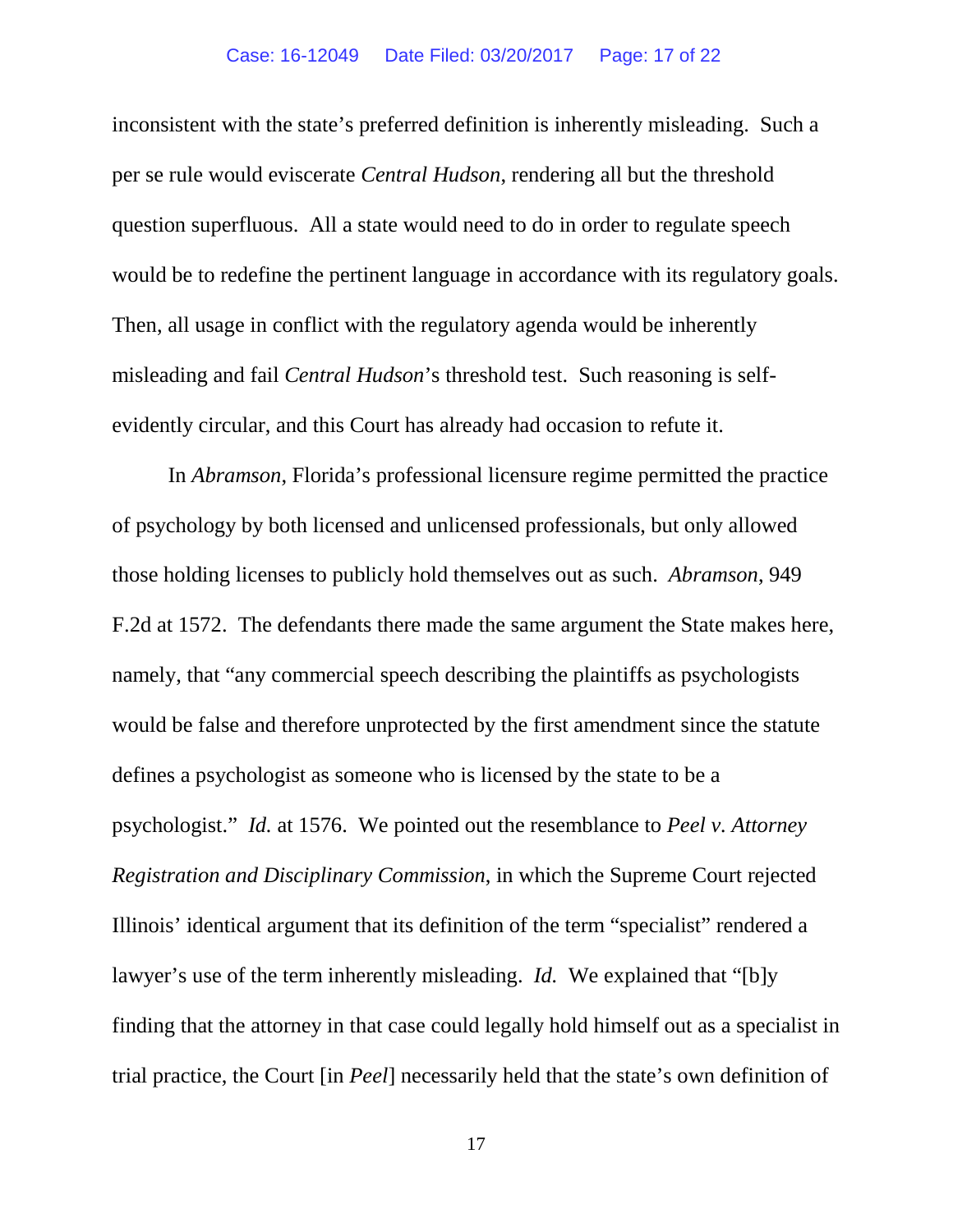a specialist—or here a psychologist—cannot bar those who truthfully hold themselves out as specialists or psychologists from doing so." *Id.* (citing *Peel v. Att'y Registration and Disciplinary Comm'n*, 496 U.S. 91, 103–105, 110 S. Ct. 2281, 2289–90 (1990) (plurality opinion)). Accordingly, we concluded in *Abramson* that we were "not bound by Florida's definition of a psychologist." *Id.*

The same analysis applies to the State's definition of "skim milk." Indeed, *Peel* indicates that statements of objective fact, such as the Creamery's label, are not inherently misleading absent exceptional circumstances. *Peel*, 496 U.S. at 101–102, 110 S. Ct. at 2288 (concluding the phrase "Certified Civil Trial Specialist" was not inherently misleading in part because "[a] lawyer's certification by NBTA is a verifiable fact, as are the predicate requirements for that certification," though "if the certification had been issued by an organization that had made no inquiry" into the matter, "the statement, even if true, could be misleading"); *see also Ibanez*, 512 U.S. at 144, 114 S. Ct. at 2089 ("[A]s long as Ibanez holds an active CPA license from the Board we cannot imagine how consumers can be misled by her truthful representation to that effect."); *Parker v. Commonwealth of Ky., Bd. of Dentistry*, 818 F.2d 504, 510 (6th Cir. 1987) ("We cannot agree that such terms [as orthodontics, brackets, and braces] are inherently misleading. Such terms are not false, but actually describe procedures which a general practicing dentist is permitted to perform under state law."). Calling the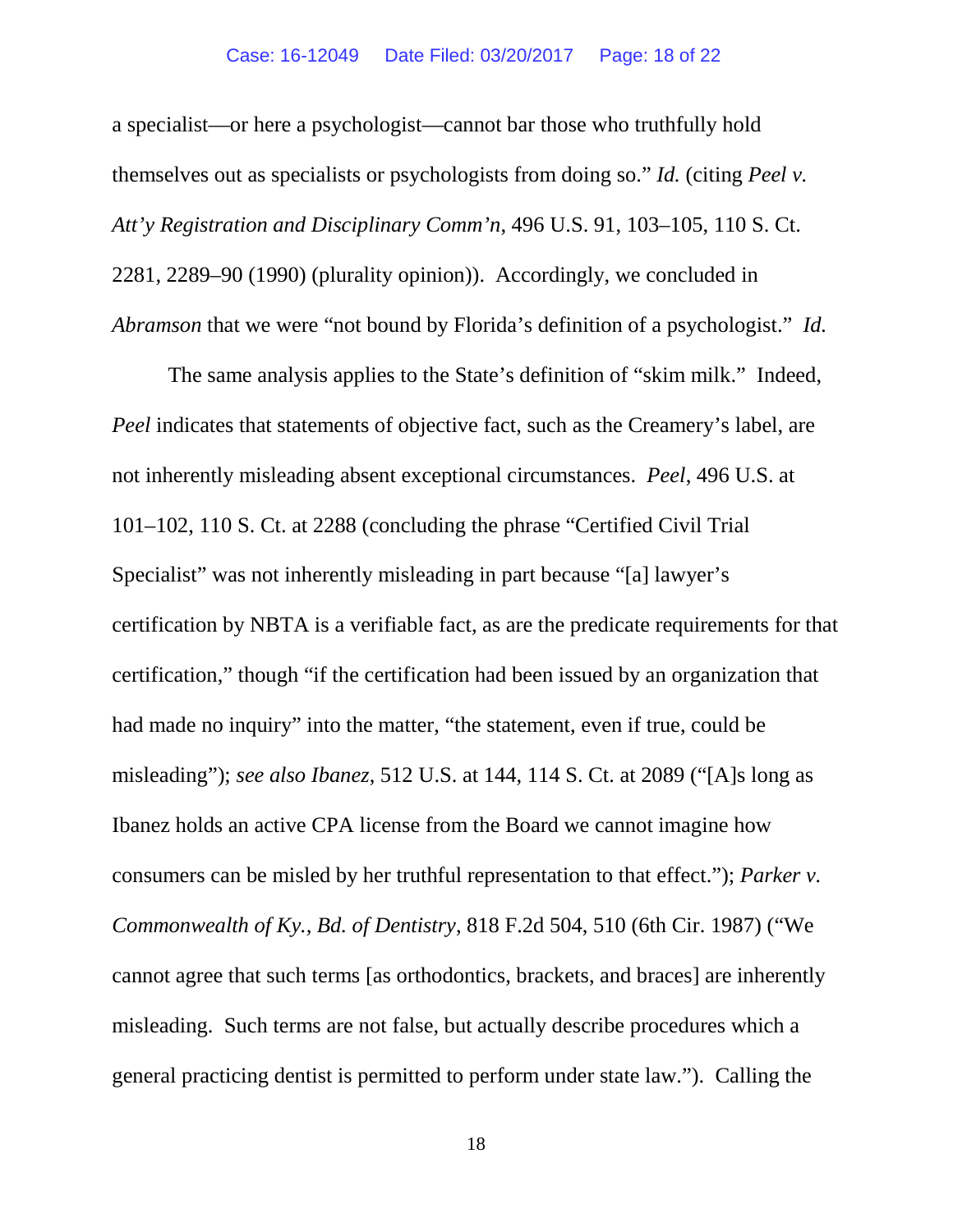Creamery's product "skim milk" is merely a statement of objective fact. *See, e.g.*, *Skim milk*, Webster's Third New International Dictionary (1986) (defining "skim milk" as "milk from which the cream has been taken").

This is not to say that a state's definition of a term might not become, over time and through popular adoption, the standard meaning of a word, such that usage inconsistent with the statutory definition could indeed be inherently misleading. But the state must present evidence to that effect, and that has not been done here. *See Edenfield*, 507 U.S. at 770–71, 113 S. Ct. at 1800; *Peel*, 496 U.S. at 106, 110 S. Ct. at 2290 ("Given the complete absence of any evidence of deception in the present case, we must reject the contention that petitioner's letterhead is actually misleading."); *Miller*, 117 F.3d at 1382–83 (holding that state had not introduced evidence to show CPA's truthful information was in fact misleading). *But see Zauderer*, 471 U.S. at 652–53, 105 S. Ct. at 2282 (holding that where a contingency fee advertisement stated that "if there is no recovery, no legal fees are owed by our clients," but did not make a distinction between "legal fees" and "costs," state was not required to produce evidence where "the possibility of deception is as self-evident as it is in this case"). To the contrary, the district court went as far as to concede that it "is undoubtedly true that a typical consumer would think 'skim milk' is simply milk from which the cream has been skimmed." Nevertheless, it maintained, the State produced a study in which

19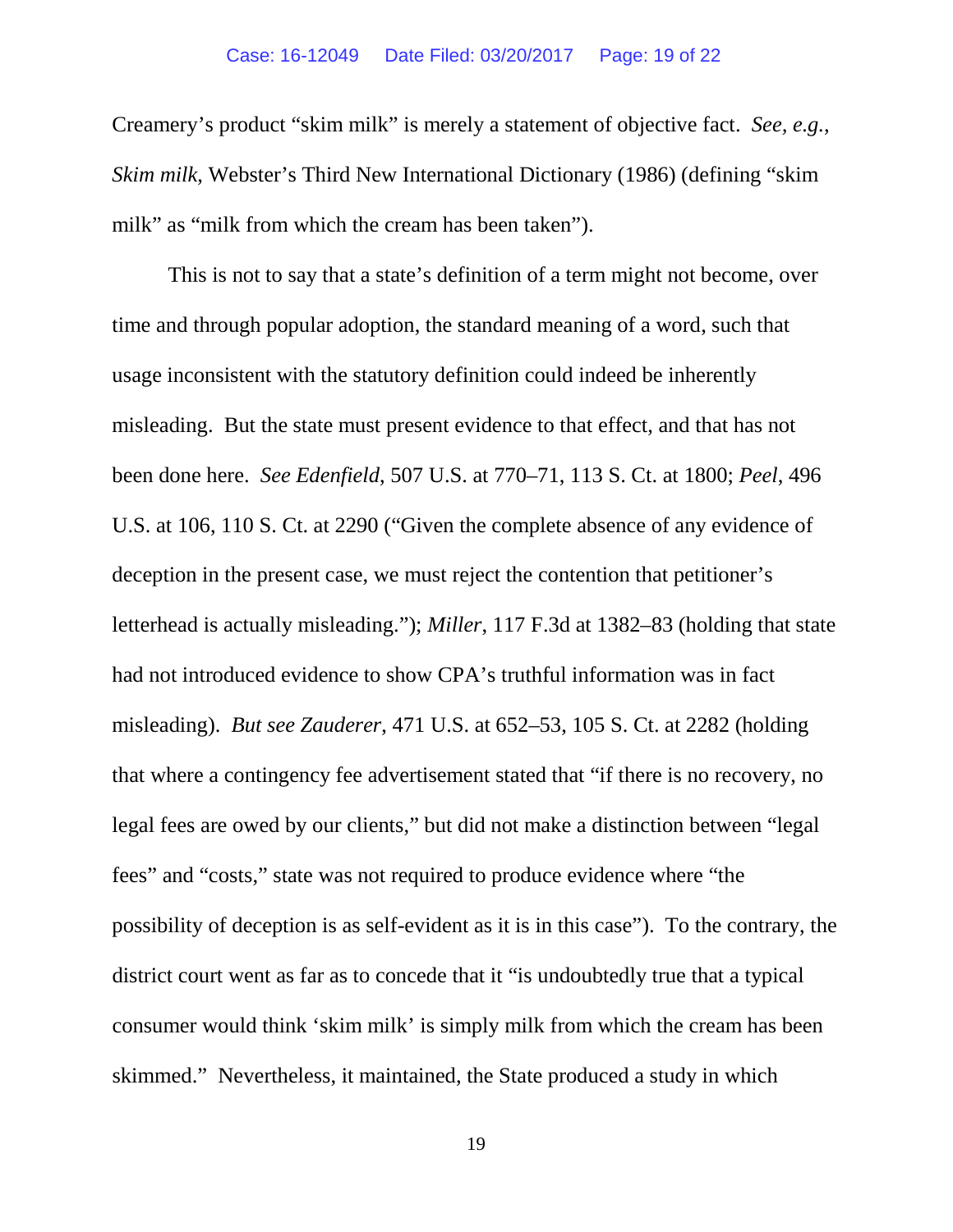consumers indicated they would "expect skim milk to include the same vitamin content as whole milk." But this evidence about what consumers believe to be skim milk's attributes does not make the Creamery's representation that it is selling skim milk misleading; "[u]nfamiliarity is not synonymous with misinformation." *Mason*, 208 F.3d at 957. The State's study provides no evidence that consumers expected anything other than skim milk when they read those words on the Creamery's bottles, the State's alternative definition notwithstanding. We are not bound by such a definition. *See Abramson*, 949 F.2d at 1576. The Creamery's use of the words "skim milk" to describe its skim milk is not inherently misleading.

## *B. Intermediate Scrutiny*

As the Creamery's label does not concern unlawful activity and is not inherently misleading, the Creamery's commercial speech merits First Amendment protection. Accordingly, the State's speech restriction is subject to intermediate scrutiny under the remainder of the *Central Hudson* test.

As to the first prong, the State and the Creamery agree the State has a substantial interest in combating deception and in establishing nutritional standards for milk. We assume, without deciding, that such interests are valid under intermediate scrutiny. In addition, we do not address the second prong of *Central Hudson*, regarding whether the State has shown its restriction directly and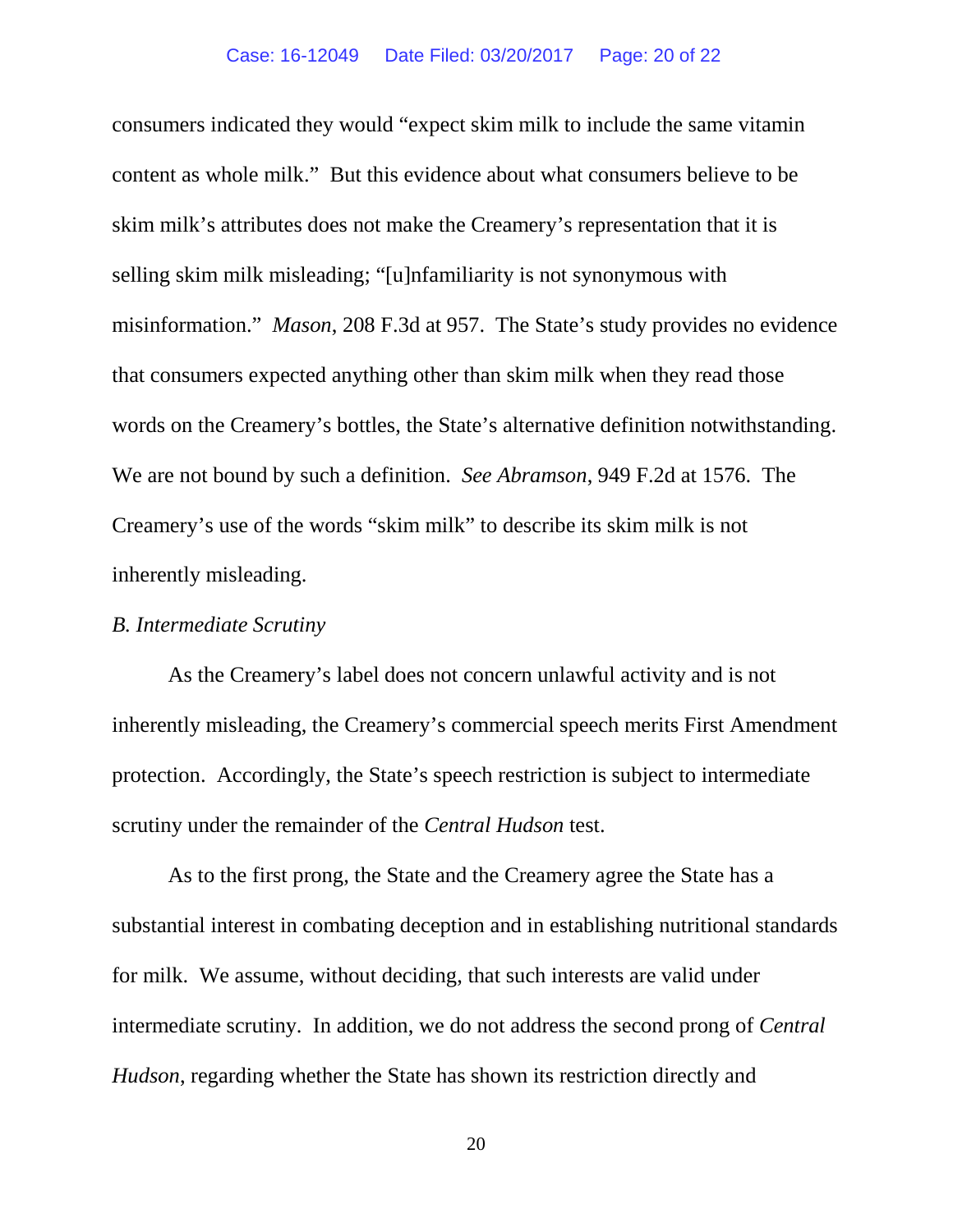materially advances its interests, because the measure is clearly more extensive than necessary to achieve its goals.

Indeed, the State has introduced no evidence at all on the third prong of *Central Hudson*. The record makes clear that numerous less burdensome alternatives existed and were discussed by the State and the Creamery during negotiations that would have involved additional disclosure without banning the term "skim milk."[13](#page-20-0) *See Abramson*, 949 F.2d at 1577 ("[W]hen the first amendment is at issue, 'the preferred remedy is more disclosure, rather than less.'" (quoting *Bates v. State Bar of Ariz.*, 433 U.S. 350, 375, 97 S. Ct. 2691, 2704–2705 (1977))). There can be little question the State failed to show its remedy was "not more extensive than is necessary to serve [its] interest." *Central Hudson*, 447 U.S. at 566, 100 S. Ct. at 2351.

It is true, as the State contends, that the final prong of *Central Hudson* does not require it to show its measure was the least restrictive means of achieving its goal. *See Borgner*, 284 F.3d at 1213 ("We do not require that the regulation at issue be the least restrictive means available to accomplish the state's objective. Rather, we merely require 'a fit between the legislature's ends and the means chosen to accomplish those ends—a fit that is not necessarily perfect, but

<span id="page-20-0"></span> $13$  For example, the Creamery indicated it was amenable to a label that would have included the following disclaimer: "It [the milk] is all-natural skim milk with some vitamin A removed by skimming cream from milk." *See supra* n.2.